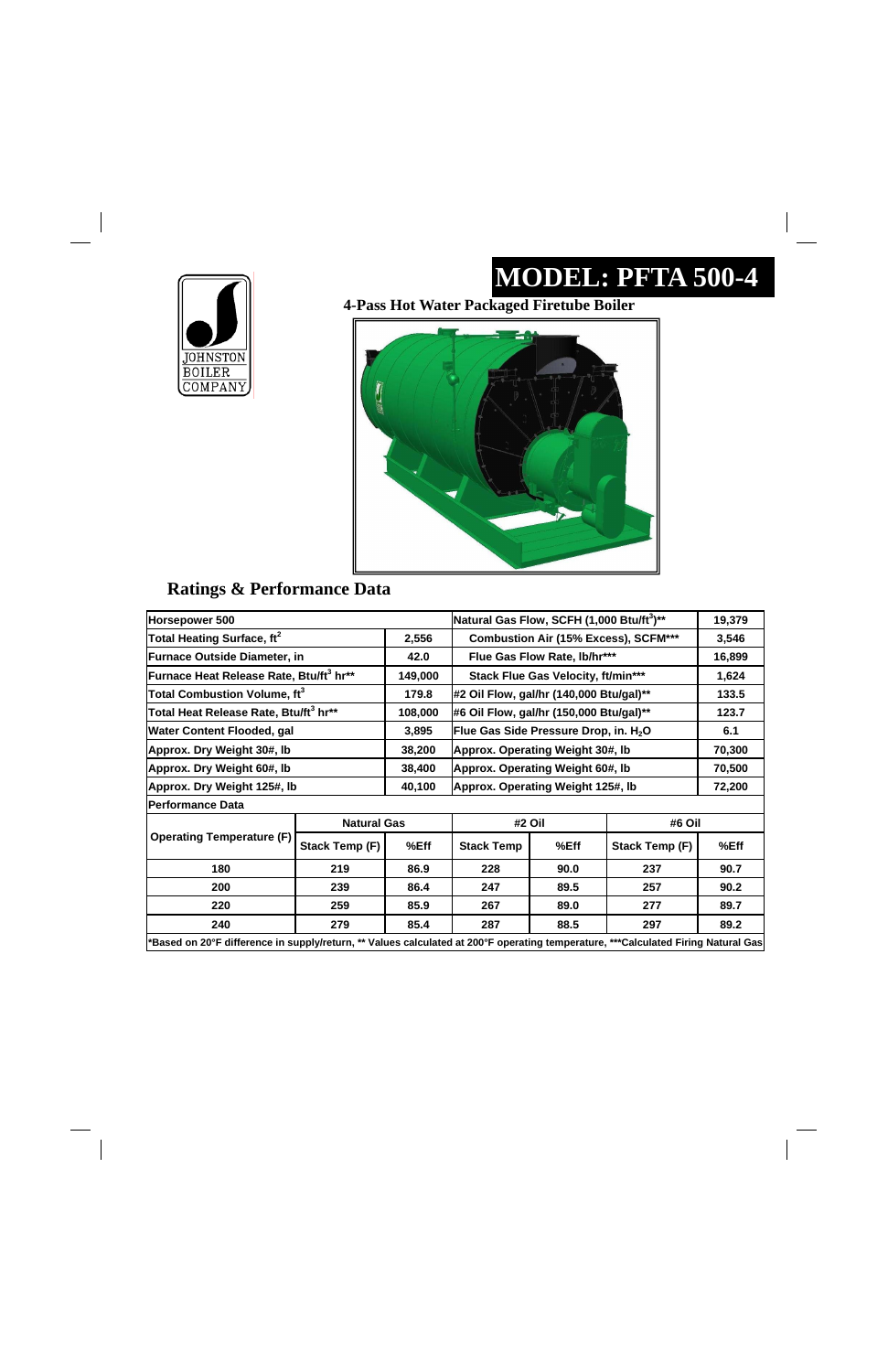### **Drawings - 4-Pass Hot Water Packaged Firetube Boiler**





**Notes:** 

**30# Hot Water design shown, all dimensions given in inches. Fuel piping and/or optional boiler trim may increase overall width. Specifications subject to change to incorporate engineering advances. \*May vary on low-NOx designs.** 

| <b>Connection &amp; Opening Schedule</b>        |                                   |                  |              |  |  |
|-------------------------------------------------|-----------------------------------|------------------|--------------|--|--|
| Conn.                                           | <b>Description</b><br><b>Type</b> |                  |              |  |  |
| <b>FW</b>                                       | <b>Feedwater Inlet</b>            | <b>2.00 FNPT</b> | $\mathbf{2}$ |  |  |
| <b>WS</b>                                       | <b>Water Supply</b>               | 10.00 150#RF     | 1            |  |  |
| <b>WR</b>                                       | <b>Water Return</b>               | 10.00 150#RF     | 1            |  |  |
| <b>DO</b>                                       | <b>Drain Outlet</b>               | <b>2.00 FNPT</b> | $\mathbf{2}$ |  |  |
| <b>MW</b>                                       | <b>Manway</b>                     | 12 X 16          | 1            |  |  |
| HH                                              | <b>Hand Hole</b>                  | 4 X 6            | 7            |  |  |
| Supply and return outlets ASME flanged drilling |                                   |                  |              |  |  |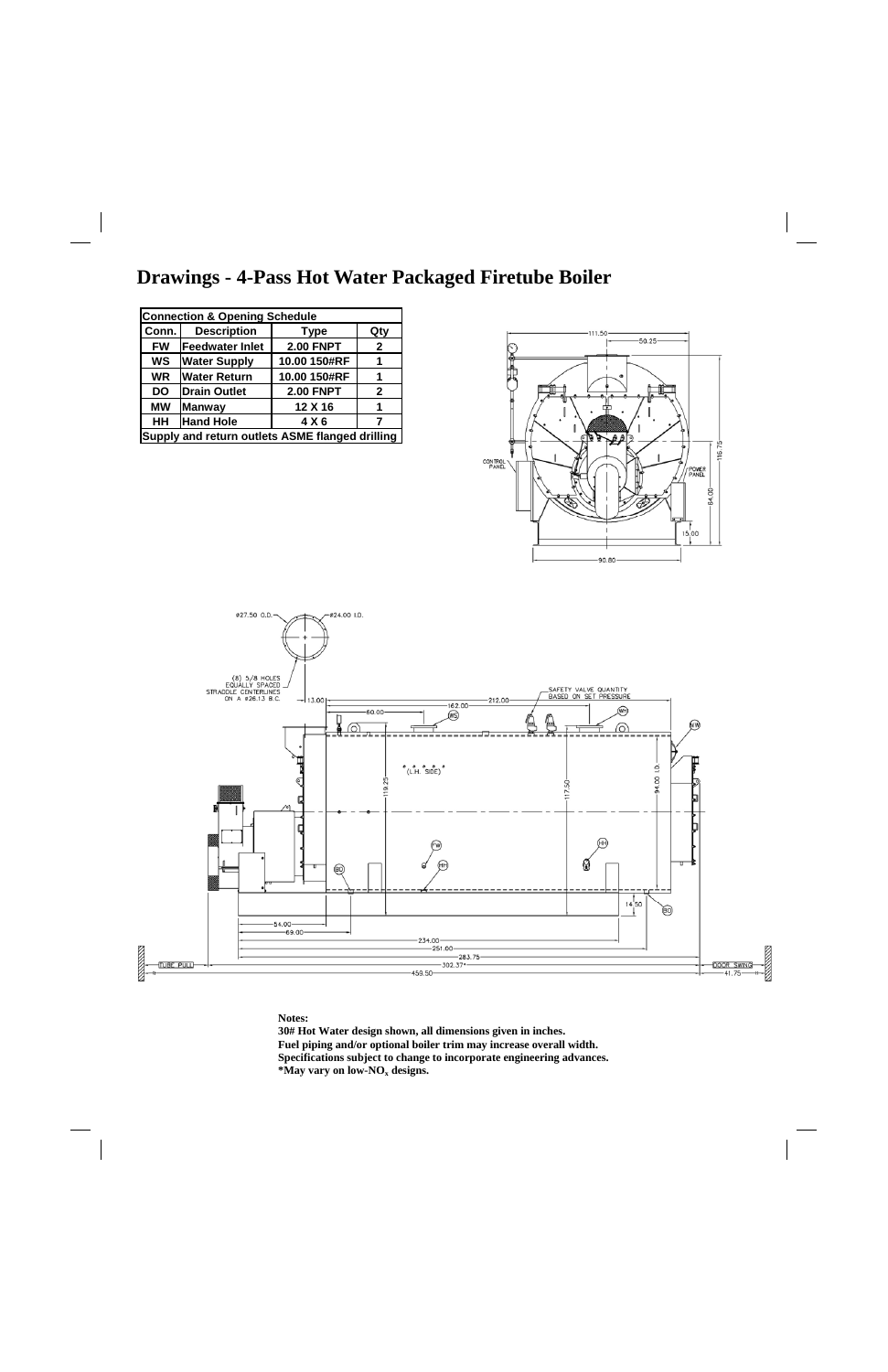## **MODEL: PFTA 500-4**





| $P^{\cdots}$ $\cdots$ $\cdots$ $\cdots$ | .     | ---   | ---   |       |
|-----------------------------------------|-------|-------|-------|-------|
| $\mathsf{L}$ (in)                       | 0.064 | 0.076 | 0.089 | 0.102 |
| WS (in)                                 | 0.028 | 0.033 | 0.039 | 0.044 |
| WR (in)                                 | 0.034 | 0.040 | 0.047 | 0.054 |
| HT (in)                                 | 0.057 | 0.068 | 0.079 | 0.091 |

 $\begin{array}{c} \hline \end{array}$ 

 $\overline{\phantom{a}}$